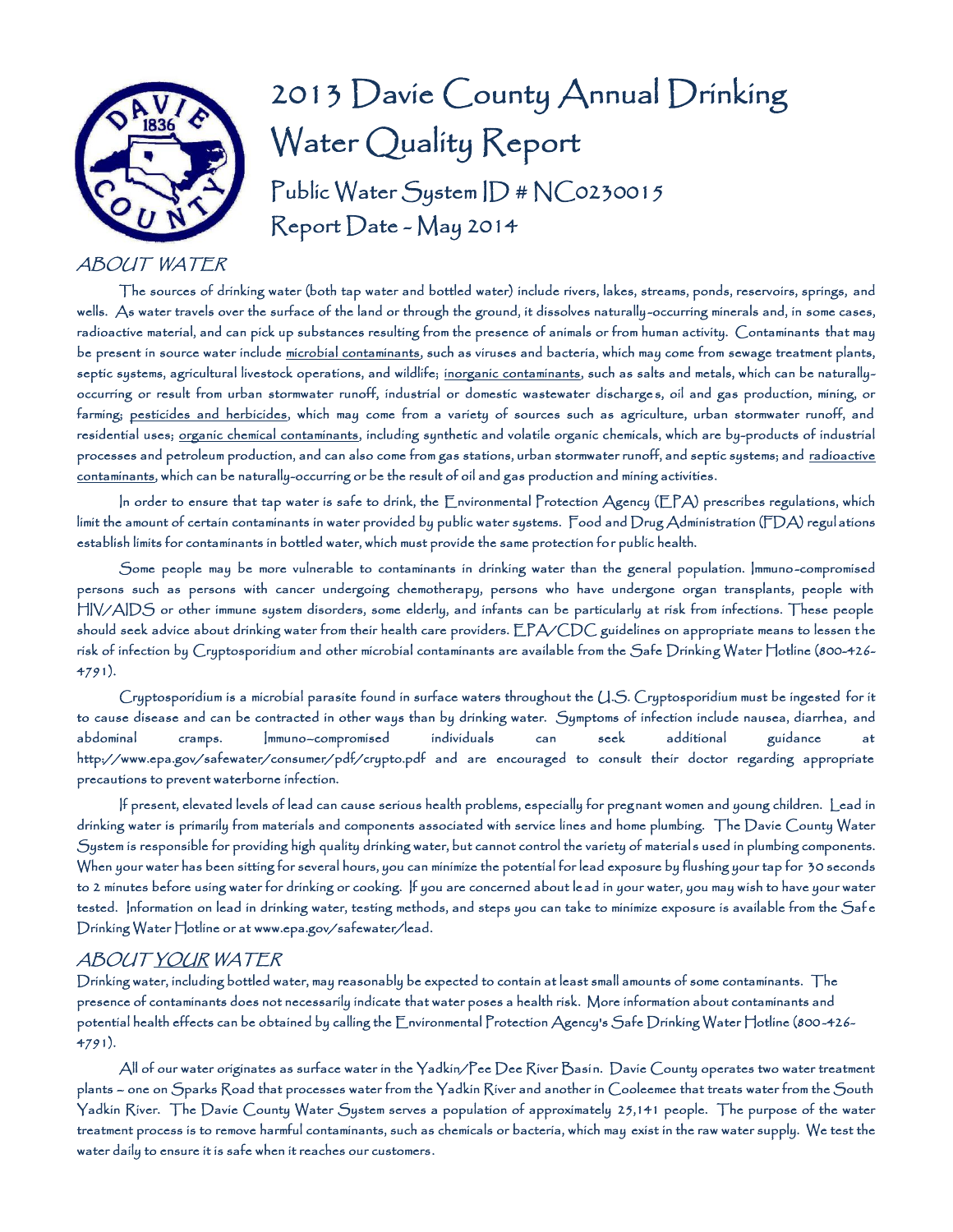We have learned through our monitoring and testing that some constituents have been detected. To comply with the Federal and State regulations, the Davie County Water System routinely monitors for over 150 contaminants. This table lists the Regulated Contaminants our monitoring <u>detected during the period of January 1st to December 31st, 2013</u> and the most recent results of detected contaminants not due to be tested in 2013. In the table, there are many terms and abbreviations you might not recognize. To help you understand these terms, we've provided definitions on the next page.

| <b>REGULATED CONTAMINANTS</b>                                                                                                                                                                                                                                                                |                                                                |                                                             |                |                |                                                           |  |  |  |  |
|----------------------------------------------------------------------------------------------------------------------------------------------------------------------------------------------------------------------------------------------------------------------------------------------|----------------------------------------------------------------|-------------------------------------------------------------|----------------|----------------|-----------------------------------------------------------|--|--|--|--|
| <b>Disinfection Byproduct Precursors and Turbidity</b><br>2013                                                                                                                                                                                                                               |                                                                |                                                             |                |                |                                                           |  |  |  |  |
| Contaminant                                                                                                                                                                                                                                                                                  | Violation                                                      | Your                                                        | <b>MCLG</b>    | <b>MCL</b>     | Likely Source of                                          |  |  |  |  |
|                                                                                                                                                                                                                                                                                              | Y/N                                                            | Water                                                       |                |                | Contamination                                             |  |  |  |  |
| <b>Total Organic Carbon</b>                                                                                                                                                                                                                                                                  | N                                                              | $2.62$ RAA – C                                              | N/A            | <b>TT</b>      | Naturally present in the                                  |  |  |  |  |
| [TOC] Removal Ratio -                                                                                                                                                                                                                                                                        |                                                                | $1.41 - 2.86 R - C$                                         |                |                | environment                                               |  |  |  |  |
| Treated Water*                                                                                                                                                                                                                                                                               |                                                                | $2.48$ RAA $- S$                                            |                |                |                                                           |  |  |  |  |
| $1.12 - 2.86$ R - S                                                                                                                                                                                                                                                                          |                                                                |                                                             |                |                |                                                           |  |  |  |  |
| *Depending on the Total Organic Carbon in our source water, the water system must have a certain percent removal of TOC or must meet alternative<br>compliance criteria. The Cooleemee and Sparks Road Water Plants both had acceptable removal of TOC (Disinfection By-Product Precursors). |                                                                |                                                             |                |                |                                                           |  |  |  |  |
| Turbidity (NTU)*                                                                                                                                                                                                                                                                             | N                                                              | $0.243 - C**$                                               | N/A            | $TT \leq 0.15$ | Soil runoff                                               |  |  |  |  |
|                                                                                                                                                                                                                                                                                              |                                                                | $0.285 - S^{**}$                                            |                |                |                                                           |  |  |  |  |
|                                                                                                                                                                                                                                                                                              |                                                                | 100 % - $C***$                                              |                | $TT =$         |                                                           |  |  |  |  |
|                                                                                                                                                                                                                                                                                              |                                                                | $100 \% - S***$                                             |                | % Samples      |                                                           |  |  |  |  |
|                                                                                                                                                                                                                                                                                              |                                                                |                                                             |                | $\leq 0.15$    |                                                           |  |  |  |  |
| *Turbidity is a measure of cloudiness of the water. We monitor it because it is a good indicator of the effectiveness of our filtration system.                                                                                                                                              |                                                                |                                                             |                |                |                                                           |  |  |  |  |
| ** These measurements were the highest single measurements detected in 2013 at the Cooleemee and Sparks Road Water Plants.<br>*** The Turbidity Rule requires that 95% or more of all the monthly samples must be less than or equal to 0.15 NTU.                                            |                                                                |                                                             |                |                |                                                           |  |  |  |  |
|                                                                                                                                                                                                                                                                                              |                                                                | <b>Disinfection and Disinfection Byproduct Contaminants</b> |                |                | 2013                                                      |  |  |  |  |
| Contaminant                                                                                                                                                                                                                                                                                  | <b>Violation</b>                                               | Your                                                        | <b>MCLG</b>    | <b>MCL</b>     | Likely Source of                                          |  |  |  |  |
|                                                                                                                                                                                                                                                                                              | Y/N                                                            | Water                                                       |                |                | Contamination                                             |  |  |  |  |
| <b>Chlorine</b> (ppm) (Tested                                                                                                                                                                                                                                                                | N                                                              | 1.63 $AV - D$                                               | $MRDLG = 4$    | $MRDL = 4$     | Water additive used to                                    |  |  |  |  |
| monthly)                                                                                                                                                                                                                                                                                     |                                                                | $0.55 - 2.20 R - D$                                         |                |                | control microbes                                          |  |  |  |  |
| <b>Total Haloacetic Acids</b>                                                                                                                                                                                                                                                                | N                                                              | 29.0 LRAA - D                                               | N/A            | 60             | By-product of drinking water                              |  |  |  |  |
| [HAA5] (ppb)(Quarterly)                                                                                                                                                                                                                                                                      |                                                                | $13.0 - 30.0 R - D$                                         |                |                | chlorination                                              |  |  |  |  |
| <b>Total Trihalomethanes</b>                                                                                                                                                                                                                                                                 | N                                                              | 54.0 LRAA - D                                               | N/A            | 80             | By-product of drinking water                              |  |  |  |  |
|                                                                                                                                                                                                                                                                                              | [TTHM] (ppb)(Quarterly)<br>$15.0 - 80.0 R - D$<br>chlorination |                                                             |                |                |                                                           |  |  |  |  |
|                                                                                                                                                                                                                                                                                              |                                                                | Inorganic Contaminants 2013 or Most Recent Analysis         |                |                |                                                           |  |  |  |  |
| Contaminant                                                                                                                                                                                                                                                                                  | Violation                                                      | Your                                                        | <b>MCLG</b>    | <b>MCL</b>     | Likely Source of                                          |  |  |  |  |
|                                                                                                                                                                                                                                                                                              | Y/N                                                            | Water                                                       |                |                | Contamination                                             |  |  |  |  |
| Fluoride (ppm)                                                                                                                                                                                                                                                                               | $\mathbb N$                                                    | $0.39 - C$                                                  | $\overline{4}$ | 4              | Erosion of natural deposits;                              |  |  |  |  |
| (Tested 2/11/2013)                                                                                                                                                                                                                                                                           |                                                                | $0.20 - S$                                                  |                |                | water additive which                                      |  |  |  |  |
|                                                                                                                                                                                                                                                                                              |                                                                |                                                             |                |                | promotes strong teeth;                                    |  |  |  |  |
|                                                                                                                                                                                                                                                                                              |                                                                |                                                             |                |                | discharge from fertilizer and                             |  |  |  |  |
|                                                                                                                                                                                                                                                                                              |                                                                |                                                             |                |                | aluminum factories<br>Runoff from fertilizer use;         |  |  |  |  |
| Nitrate (ppm) (as                                                                                                                                                                                                                                                                            | N                                                              | $1.25 - C$<br>$< 0.1 - S$                                   | 10             | 10             |                                                           |  |  |  |  |
| Nitrogen)                                                                                                                                                                                                                                                                                    |                                                                |                                                             |                |                | leaching from septic tanks,<br>sewage; erosion of natural |  |  |  |  |
|                                                                                                                                                                                                                                                                                              |                                                                |                                                             |                |                | deposits                                                  |  |  |  |  |
| Copper (ppm)* - $90^{th}$                                                                                                                                                                                                                                                                    | $\mathbb N$                                                    | $0.09 - D$                                                  | 1.3            | $AL = 1.3$     | Corrosion of household                                    |  |  |  |  |
| percentile (Tested from                                                                                                                                                                                                                                                                      |                                                                |                                                             |                | or             | plumbing systems; erosion of                              |  |  |  |  |
| 8/29/2012 to 9/27/2012)                                                                                                                                                                                                                                                                      |                                                                |                                                             |                | TT             | natural deposits; leaching                                |  |  |  |  |
|                                                                                                                                                                                                                                                                                              |                                                                |                                                             |                |                | from wood preservatives                                   |  |  |  |  |
| Lead (ppb) $* - 90$ <sup>th</sup>                                                                                                                                                                                                                                                            | $\mathbb N$                                                    | $\overline{2}$ 3 – D                                        | $\mathsf{O}$   | $AL = 15$      | Corrosion of household                                    |  |  |  |  |
| percentile (Tested from                                                                                                                                                                                                                                                                      |                                                                |                                                             |                | or             | plumbing systems; erosion of                              |  |  |  |  |
| 8/29/2012 to 9/27/2012)                                                                                                                                                                                                                                                                      |                                                                |                                                             |                | <b>TT</b>      | natural deposits                                          |  |  |  |  |
| *The levels detected are the 90 <sup>th</sup> percentile value of all samples taken. None of the water samples from the tested homes were above the Action Limits                                                                                                                            |                                                                |                                                             |                |                |                                                           |  |  |  |  |
| for Copper or Lead during this testing period.                                                                                                                                                                                                                                               |                                                                |                                                             |                |                |                                                           |  |  |  |  |

Cooleemee Plant - C<br>
Average - AV Range - R Locational Running Annual Average - LRAA<br>
Range - R Locational Running Annual Average - LRAA Average - AV Range - R Locational Running Annual Average – LRAA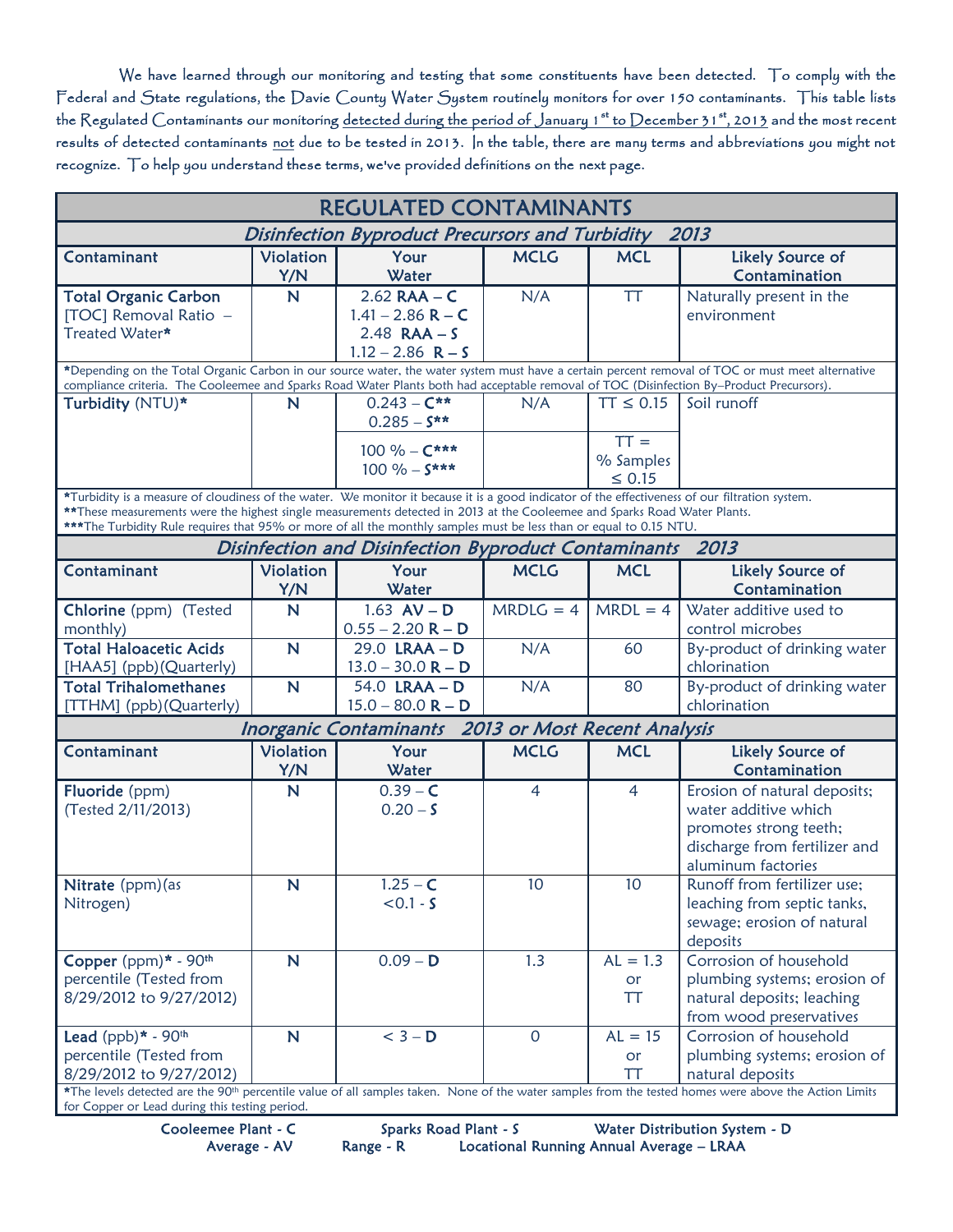Unregulated contaminants are those for which EPA has not established drinking water standards. The purpose of unregulated contaminant monitoring is to assist  $EPA$  in determining the occurrence of unregulated contaminants in drinking water and whether future regulations are warranted.

| UNREGULATED CONTAMINANTS              |                     |                                 |  |  |  |  |  |
|---------------------------------------|---------------------|---------------------------------|--|--|--|--|--|
| Contaminant                           | <b>Your Water</b>   | <b>Minimum Reporting Levels</b> |  |  |  |  |  |
| <b>Chlorate</b> (ppb) (Quarterly)     | $0 - 50 R - D$      | $20$ ppb                        |  |  |  |  |  |
| <b>Chromium</b> (ppb) (Quarterly)     | $0 - 0.2 R - D$     | $0.2$ ppb                       |  |  |  |  |  |
| Hexavalent Chromium (ppb) (Quarterly) | $0 - 0.10 R - D$    | $0.03$ ppb                      |  |  |  |  |  |
| <b>Strontium</b> (ppb) (Quarterly)    | $31.0 - 40.0 R - D$ | $0.3$ ppb                       |  |  |  |  |  |
| Vanadium (ppb) (Quarterly)            | $0 - 0.2 R - D$     | $0.2$ ppb                       |  |  |  |  |  |

### **DEFINITIONS**

• Action Level (AL) - The concentration of a contaminant which, if exceeded, triggers treatment or other requirements which a water system must follow.

•Maximum Contaminant Level (MCL) - The "Maximum Allowed" MCL is the highest level of a contaminant that is allowed in drinking water. MCLs are set as close to the MCLGs as feasible using the best available treatment technology.

•Maximum Contaminant Level Goal (MCLG) - The "Goal" MCLG is the level of a contaminant in drinking water below which there is no known or expected risk to health. MCLGs allow for a margin of safety.

•Maximum Residual Disinfectant Level (MRDL) - The highest level of a disinfectant allowed in drinking water. There is convincing evidence that addition of a disinfectant is necessary for control of microbial contaminants.

•Maximum Residual Disinfectant Level Goal (MRDLG) - The level of a drinking water disinfectant below which there is no known or expected risk to health. MRDLGs do not reflect the benefits of the use of disinfectants to control microbial contamination.

• Nephelometric Turbidity Unit (NTU) - Nephelometric turbidity unit is a measure of the clarity of water. Turbidity more than 5 NTU is just noticeable to the average person.

•Non-Detects (ND) - Laboratory analysis indicates that the constituent is not present.

•Not Applicable (N/A) - Information not applicable/not required for that particular water system or for that particular methodology used.

•Parts per billion (ppb) - One part per billion corresponds to one minute in 2,000 years, or a single penny in \$10,000,000.

•Parts per million (ppm) - One part per million corresponds to one minute in two years or a single penny in \$10,000.

•Treatment Technique (TT) - A treatment technique is a required process intended to reduce the level of a contaminant in drinking water.

#### SOURCE WATER ASSESSMENT PROGRAM (SWAP)

The North Carolina Department of Environment and Natural Resources Public Water Supply Section conducted assessments for all drinking water sources across the state. The purpose of the Source Water Assessment Program is to determine the susceptibility of the surface water intakes to Potential Contaminant Sources (PCSs).

The results of the assessment are available in SWAP Assessment Reports that include maps, background information and a relative susceptibility rating of Higher, Moderate or Lower. It is important to understand that a susceptibility rating of "higher" does not imply poor water quality, only the system's potential to become contaminated by PCSs in the assessment area.

The relative Susceptibility Rating of the drinking water source for the Davie County Water System was determined by combining the number and location of PCSs within the assessment area (Contaminant Rating) and the inherent characteristics or existing conditions of the watershed and its delineated assessment area (Inherent Vulnerability Rating). The assessment findings are summarized in the table below:

| Source             | <b>Inherent</b>             | Contaminant | Susceptibility | <b>SWAP</b>              |
|--------------------|-----------------------------|-------------|----------------|--------------------------|
| <b>Name</b>        | <b>Vulnerability Rating</b> | Rating      | Rating         | <b>Report Date</b>       |
| SOUTH YADKIN RIVER | Higher                      | Moderate    | Higher         | <b>February 17, 2010</b> |
| YADKIN RIVER       | Higher                      | Moderate    | Higher         | <b>February 17, 2010</b> |

### Davie County Water System SWAP Results Summary

The complete SWAP Assessment report for the Davie County Water System may be viewed on the Web at www.ncwater.org/pws/swap. Please note that because SWAP results and reports are periodically updated by the PWS Section, the results available on this web site may differ from the results that were available at the time this CCR was prepared. To obtain a printed copy of this report, mail a written request to: Source Water Assessment Program - Report Request, 1634 Mail Service Center, Raleigh, NC 27699-1634 or email request to [swap@ncdenr.gov.](mailto:swap@ncdenr.gov) Indicate your system name, Public Water System ID, and provide your name, mailing address and phone number. If you have any questions about the SWAP report please contact the Source Water Assessment staff by phone at 919-707-9098.